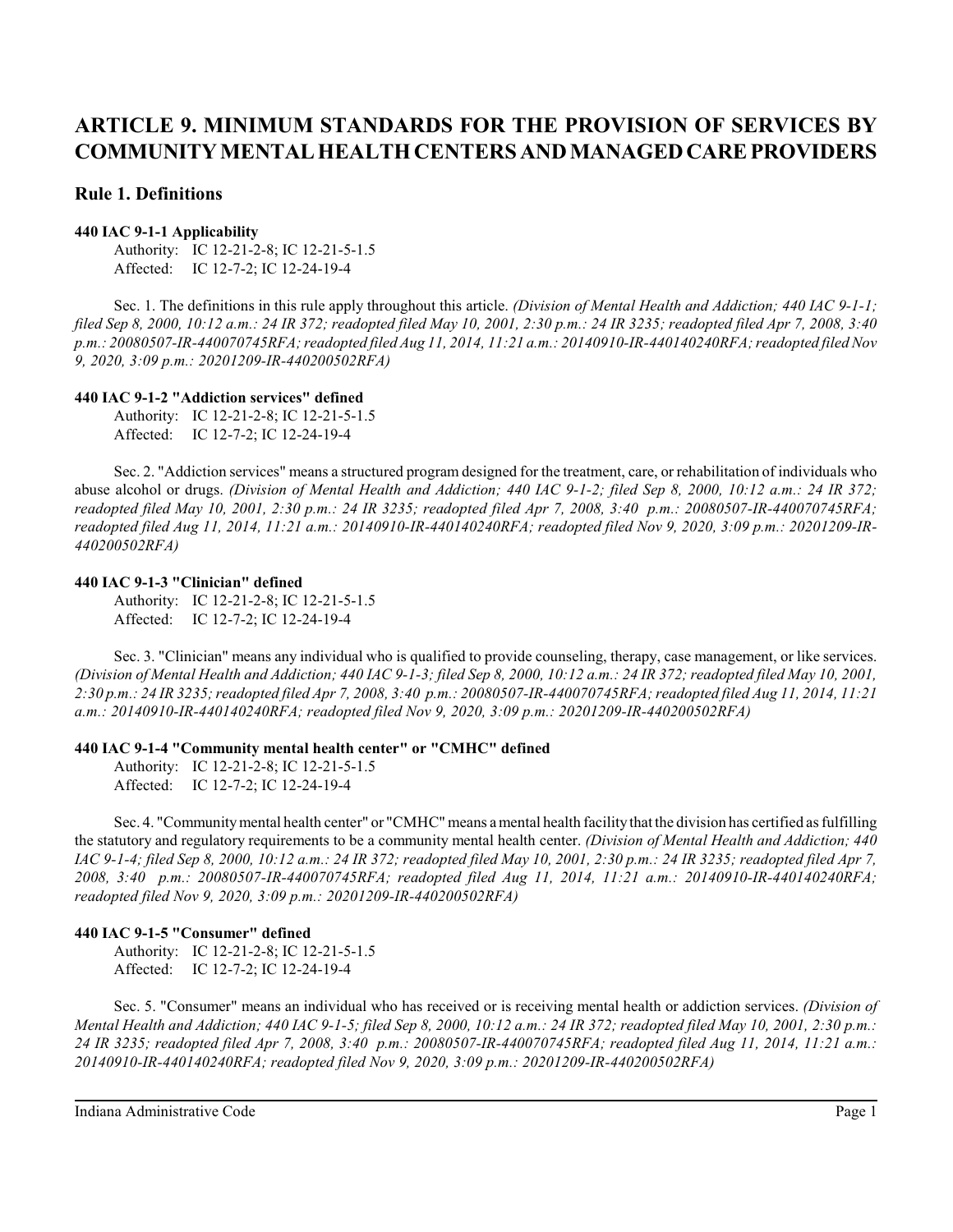### **440 IAC 9-1-6 "Continuum of care" defined**

Authority: IC 12-21-2-8; IC 12-21-5-1.5 Affected: IC 12-7-2; IC 12-24-19-4

Sec. 6. "Continuum of care" means a range of services the provision of which is assured by a managed care provider. The term includes the following:

(1) Individualized treatment planning to increase patient coping skills and symptom management, which may include any combination of services listed in this section.

(2) Twenty-four (24) hour a day crisis intervention.

- (3) Case management to fulfill individual patient needs, including assertive case management when indicated.
- (4) Outpatient services, including the following:
	- (A) Intensive outpatient services.
	- (B) Substance abuse services.
	- (C) Counseling and treatment.
- (5) Acute stabilization services, including detoxification services.
- (6) Residential services.
- (7) Day treatment.
- (8) Family support services.
- (9) Medication evaluation and monitoring.

(10) Servicesto prevent unnecessary and inappropriate treatment and hospitalization and the deprivation of a person's liberty. *(Division of Mental Health and Addiction; 440 IAC 9-1-6; filed Sep 8, 2000, 10:12 a.m.: 24 IR 372; readopted filed May 10, 2001, 2:30 p.m.: 24 IR 3235; readopted filed Apr 7, 2008, 3:40 p.m.: 20080507-IR-440070745RFA; readopted filed Aug 11, 2014, 11:21 a.m.: 20140910-IR-440140240RFA; readopted filed Nov 9, 2020, 3:09 p.m.: 20201209-IR-440200502RFA)*

#### **440 IAC 9-1-7 "Division" defined**

Authority: IC 12-21-2-8; IC 12-21-5-1.5 Affected: IC 12-7-2; IC 12-24-19-4

Sec. 7. "Division" means the division of mental health. *(Division of Mental Health and Addiction; 440 IAC 9-1-7; filed Sep 8, 2000, 10:12 a.m.: 24 IR 373; readopted filed May 10, 2001, 2:30 p.m.: 24 IR 3235; readopted filed Apr 7, 2008, 3:40 p.m.: 20080507-IR-440070745RFA; readopted filed Aug 11, 2014, 11:21 a.m.: 20140910-IR-440140240RFA; readopted filed Nov 9, 2020, 3:09 p.m.: 20201209-IR-440200502RFA)*

# **440 IAC 9-1-8 "Gatekeeper" defined**

Authority: IC 12-21-2-8; IC 12-21-5-1.5 Affected: IC 12-7-2; IC 12-24-12-10; IC 12-24-19-4

Sec. 8. "Gatekeeper" means an entity identified in IC 12-24-12-10 that is actively involved in the evaluation and planning of and treatment for a committed individual beginning after the commitment through the planning of the individual's transition back into the community. *(Division of Mental Health and Addiction; 440 IAC 9-1-8; filed Sep 8, 2000, 10:12 a.m.: 24 IR 373; readopted filed May 10, 2001, 2:30 p.m.: 24 IR 3235; readopted filed Apr 7, 2008, 3:40 p.m.: 20080507-IR-440070745RFA; readopted filed Aug 11, 2014, 11:21 a.m.: 20140910-IR-440140240RFA; readopted filed Nov 9, 2020, 3:09 p.m.: 20201209-IR-440200502RFA)*

# **440 IAC 9-1-9 "Managed care provider" defined**

Authority: IC 12-21-2-8; IC 12-21-5-1.5 Affected: IC 12-7-2; IC 12-21-2-7; IC 12-24-19-4; IC 23-17 Sec. 9. "Managed care provider" means an organization:  $(1)$  that: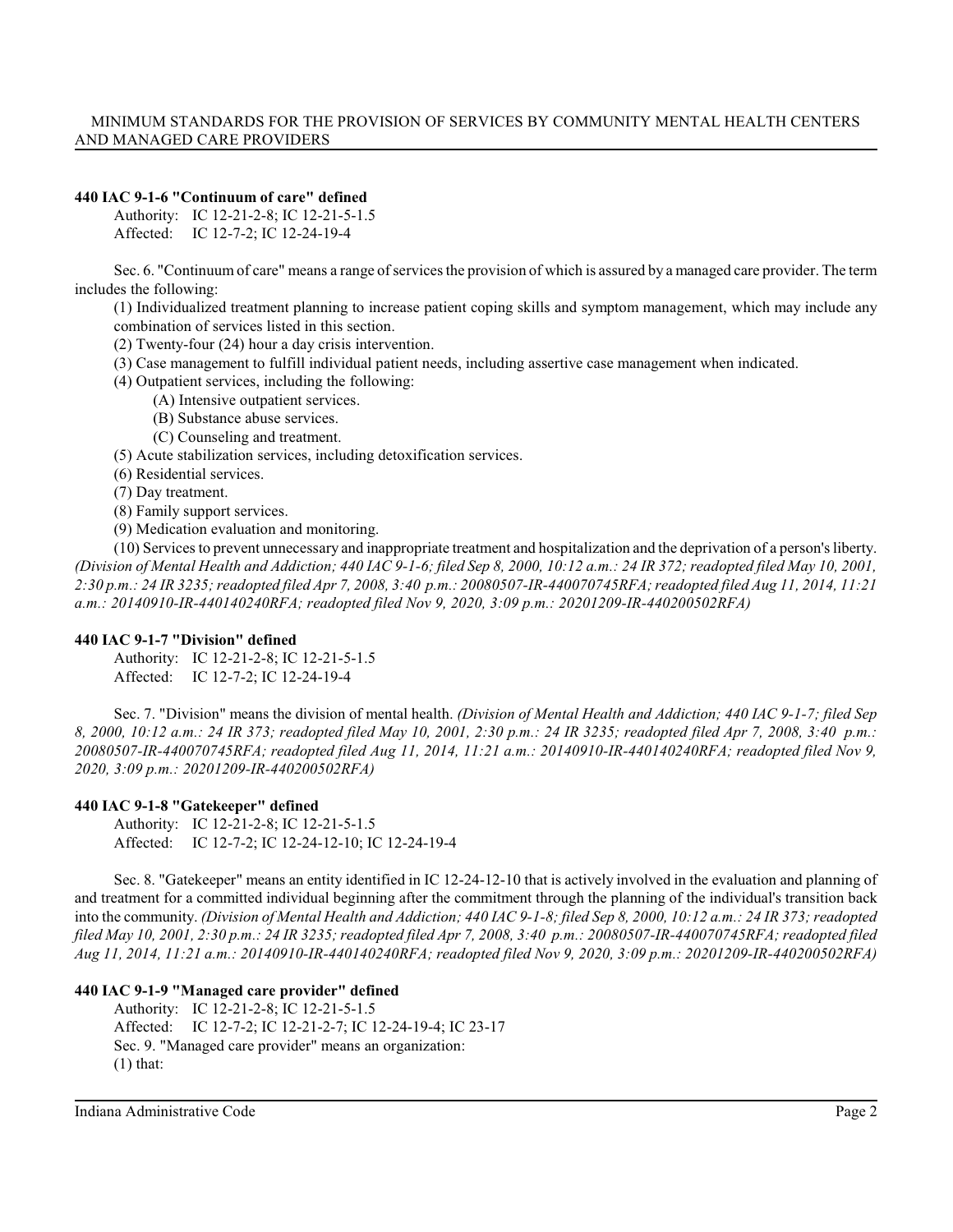- (A) for mental health services, is defined under 42 U.S.C. 300x-2(c); or
- (B) provides addiction services;

(2) that has entered into a provider agreement with the division under IC 12-21-2-7 to provide a continuum of care in the least restrictive, most appropriate setting; and

(3) that is operated by at least one (1) of the following:

- (A) A city, town, county, or other political subdivision of Indiana.
- (B) An agency of Indiana or of the United States.
- (C) A political subdivision of another state.
- (D) A hospital owned or operated by:
	- (i) a unit of government; or

(ii) a building authority that is organized for the purpose of constructing facilities to be leased to units of government.

- (E) A corporation incorporated under IC 23-7-1.1 (before its repeal August 1, 1991) or IC 23-17.
- (F) A nonprofit corporation incorporated in another state.
- (G) A university or college.

*(Division of Mental Health and Addiction; 440 IAC 9-1-9; filed Sep 8, 2000, 10:12 a.m.: 24 IR 373; readopted filed May 10, 2001, 2:30 p.m.: 24 IR 3235; readopted filed Apr 7, 2008, 3:40 p.m.: 20080507-IR-440070745RFA; readopted filed Aug 11, 2014, 11:21 a.m.: 20140910-IR-440140240RFA; readopted filed Nov 9, 2020, 3:09 p.m.: 20201209-IR-440200502RFA)*

# **440 IAC 9-1-10 "Primary service area" defined**

Authority: IC 12-21-2-8; IC 12-21-5-1.5 Affected: IC 12-7-2; IC 12-24-19-4

Sec. 10. "Primary service area" means the area in which the managed care provider or community mental health center serves clients and which has been designated by agreement between the managed care provider or community mental health center and the division. *(Division of Mental Health and Addiction; 440 IAC 9-1-10; filed Sep 8, 2000, 10:12 a.m.: 24 IR 373; readopted filed May 10, 2001, 2:30 p.m.: 24 IR 3235; readopted filed Apr 7, 2008, 3:40 p.m.: 20080507-IR-440070745RFA; readopted filed Aug 11, 2014, 11:21 a.m.: 20140910-IR-440140240RFA; readopted filed Nov 9, 2020, 3:09 p.m.: 20201209-IR-440200502RFA)*

# **440 IAC 9-1-11 "Stakeholders" defined**

Authority: IC 12-21-2-8; IC 12-21-5-1.5 Affected: IC 12-7-2; IC 12-24-19-4

Sec. 11. "Stakeholders" means those individuals and agencies who have an interest in mental health and addiction services being provided in the community, including consumers and their families. *(Division of Mental Health and Addiction; 440 IAC 9-1- 11; filed Sep 8, 2000, 10:12 a.m.: 24 IR 373; readopted filed May 10, 2001, 2:30 p.m.: 24 IR 3235; readopted filed Apr 7, 2008, 3:40 p.m.: 20080507-IR-440070745RFA; readopted filed Aug 11, 2014, 11:21 a.m.: 20140910-IR-440140240RFA; readopted filed Nov 9, 2020, 3:09 p.m.: 20201209-IR-440200502RFA)*

# **440 IAC 9-1-12 "Subcontractor" defined**

Authority: IC 12-21-2-8; IC 12-21-5-1.5 Affected: IC 12-7-2; IC 12-24-19-4

Sec. 12. "Subcontractor" means:

(1) an entity or individual with whom the managed care provider or community mental health center directly contracts; or (2) another entity or individual with whom the managed care provider or community mental health center's subcontractor contracts;

to provide financial services, administrative services, or one (1) or more services as a part of the continuum of care. *(Division of Mental Health and Addiction; 440 IAC 9-1-12; filed Sep 8, 2000, 10:12 a.m.: 24 IR 373; readopted filed May 10, 2001, 2:30 p.m.:*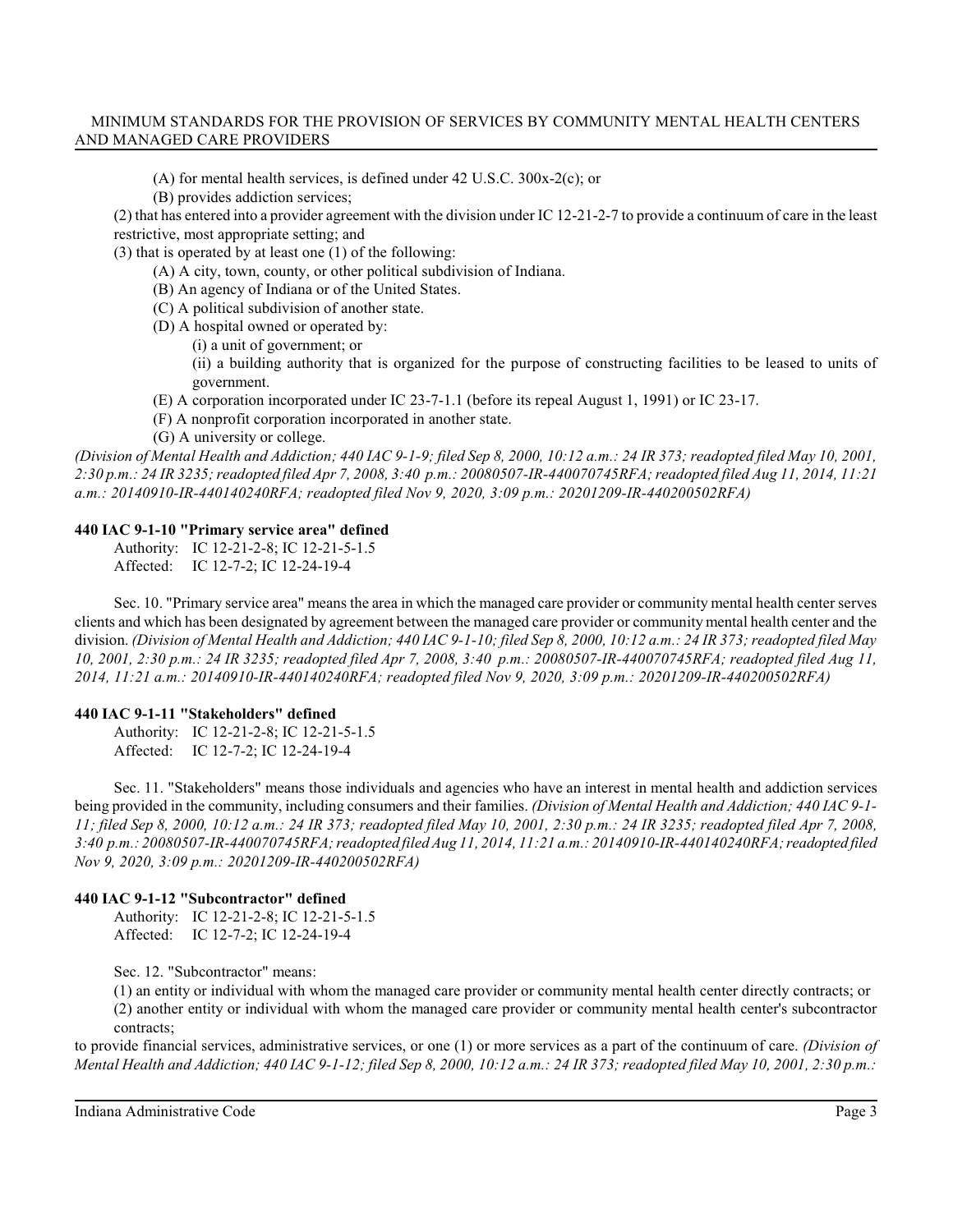*24 IR 3235; readopted filed Apr 7, 2008, 3:40 p.m.: 20080507-IR-440070745RFA; readopted filed Aug 11, 2014, 11:21 a.m.: 20140910-IR-440140240RFA; readopted filed Nov 9, 2020, 3:09 p.m.: 20201209-IR-440200502RFA)*

# **Rule 2. Standards of Practice for the Continuum of Care**

#### **440 IAC 9-2-1 Application**

Authority: IC 12-21-2-8; IC 12-21-5-1.5 Affected: IC 12-7-2; IC 12-24-12-10; IC 12-24-19-4

Sec. 1. (a) This rule applies to all community mental health centers and managed care providers certified by the division. (b) If a managed care provider or a community mental health center fails to meet the standards of practice set out in this rule, the division may:

(1) change the managed care provider's certification to conditional certification;

(2) terminate the managed care provider's certification; or

(3) terminate the community mental health center's certification.

*(Division of Mental Health and Addiction; 440 IAC 9-2-1; filed Sep 8, 2000, 10:12 a.m.: 24 IR 374; readopted filed May 10, 2001, 2:30 p.m.: 24 IR 3235; readopted filed Apr 7, 2008, 3:40 p.m.: 20080507-IR-440070745RFA; readopted filed Aug 11, 2014, 11:21 a.m.: 20140910-IR-440140240RFA; readopted filed Nov 9, 2020, 3:09 p.m.: 20201209-IR-440200502RFA)*

#### **440 IAC 9-2-2 Twenty-four hour crisis intervention**

Authority: IC 12-21-2-8; IC 12-21-5-1.5

Affected: IC 12-7-2; IC 12-24-19-4

Sec. 2. (a) Managed care providers and community mental health centers shall provide twenty-four (24) hour crisis intervention according to the standards set out in this section. Managed care providers and community mental health centers shall ensure that their subcontractors who provide crisis intervention services also meet the same standards.

(b) The service provider shall provide and promote a crisis telephone number that can be reached without charge by individuals throughout the primary service area as follows:

(1) Provide an identified crisis services number by either toll free or local call to all areas within the primary service area.

(2) Provide telephone book listings, advertisements, flyers, and other information pieces that specify access to crisis services telephone numbers acrossthe primary service area, including the statewide crisis services number for TTY users, ifthe service provider does not have a TTY crisis telephone number of its own.

(3) Ensure that stakeholders, gatekeepers, and referral sources know there is a crisis services telephone number.

(c) The crisis number shall be answered by an individual trained to recognize emergencies and refer calls to the appropriate clinician or program.

(1) The crisis telephone number shall not be answered by an answering machine.

(2) The service provider shall document appropriate training for all individuals who answer the crisis telephone number.

(d) It is recognized that not all calls that are made to the crisis telephone number are actually emergencies. When a determination is made by the individual answering the crisis telephone number that it is necessary for a clinician to be involved, a trained clinician shall be available to reach the consumer by telephone within fifteen (15) minutes. The following requirements shall be evidence of clinician availability and training:

(1) Trained clinicians shall be available twenty-four (24) hours per day, either on-call or on site.

(2) The available clinicians shall receive training in crisis intervention.

(3) Call logs shall be kept, indicating the following:

- (A) The time that a decision to reach a clinician is made.
- (B) The time that the clinician reaches the consumer.
- (C) The number of minutes between clauses (A) and (B).

(4) Except in rare and unusual circumstances, a trained clinician shall reach the consumer, by telephone, within fifteen (15) minutes. Reasonable efforts made to reach the consumer within fifteen (15) minutes and reasons for the clinician's failure to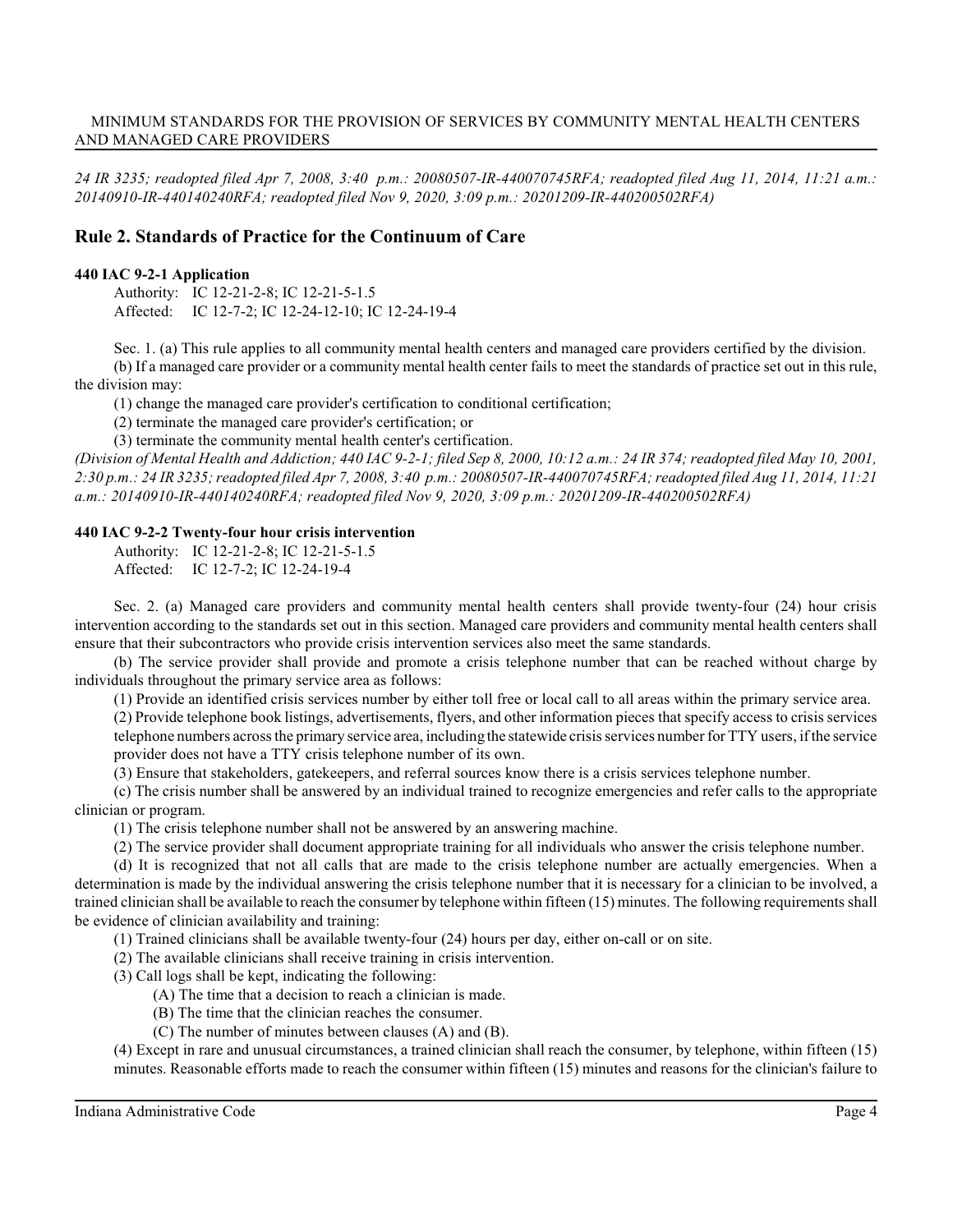reach consumer on the telephone within fifteen (15) minutes shall be documented.

(e) When the assessment indicates that a face-to-face meeting between the clinician and the consumer is necessary, an accessible safe place shall be available for the meeting, as follows:

(1) Each safe place shall be within sixty (60) minutes driving distance of any part of the community mental health center or managed care provider's primary service area.

(2) Each safe place shall have an office or clinic setting and provide a sense of security and privacy.

(3) Consumers in crisis must be able to reach the safe place. A transportation plan shall be available documenting how consumers without their own mode of transportation will be able to get to a safe place.

(f) The twenty-four (24) hour crisis service shall participate in a quality assurance/quality improvement system that includes a review of individual cases and identification and resolution of systemic issues as follows:

(1) Each crisis case shall be reviewed at a supervisory or management level for appropriateness of disposition.

(2) Systemic issues regarding types, timing, and location of crises shall be monitored for risk management implications. *(Division of Mental Health and Addiction; 440 IAC 9-2-2; filed Sep 8, 2000, 10:12 a.m.: 24 IR 374; readopted filed May 10, 2001, 2:30 p.m.: 24 IR 3235; readopted filed Apr 7, 2008, 3:40 p.m.: 20080507-IR-440070745RFA; readopted filed Aug 11, 2014, 11:21 a.m.: 20140910-IR-440140240RFA; readopted filed Nov 9, 2020, 3:09 p.m.: 20201209-IR-440200502RFA)*

# **440 IAC 9-2-3 Individualized treatment planning to increase patient coping skills and symptom management**

Authority: IC 12-21-2-9; IC 12-21-5-1.5

Affected: IC 12-7-2-40.6; IC 12-24-19-4

Sec. 3. (a) Managed care providers and community mental health centers shall provide individualized treatment planning according to the standards set out in this section. Managed care providers and community mental health centers shall ensure that their subcontractors who provide individualized treatment planning also meet the same standards.

(b) Treatment plans shall be designed around individual consumers. The goals and services reflected in a sample of treatment plans must be sufficiently different to indicate individualized service planning.

(c) Consumers shall be involved in the treatment planning process.

(1) If a consumer chooses not to participate in the treatment planning process, it shall be documented in the clinical record.

(2) Consumers shall participate in the development and review of their own treatment plans, indicated by the consumer's signature on the treatment planning document.

(d) There shall be a single coordinated service plan maintained for each consumer in service, across all services within the continuum of care.

(1) A single individual must be responsible for coordinating and negotiating the plan with the consumer.

(2) The agency must have policies that reflect the maintenance of a single coordinated service plan for each consumer and the appointment of an individual clinician per consumer who coordinates all aspects of the service plan.

*(Division of Mental Health and Addiction; 440 IAC 9-2-3; filed Sep 8, 2000, 10:12 a.m.: 24 IR 374; readopted filed May 10, 2001, 2:30 p.m.: 24 IR 3235; readopted filed Apr 7, 2008, 3:40 p.m.: 20080507-IR-440070745RFA; readopted filed Aug 11, 2014, 11:21 a.m.: 20140910-IR-440140240RFA; readopted filed Nov 9, 2020, 3:09 p.m.: 20201209-IR-440200502RFA)*

# **440 IAC 9-2-4 Acute stabilization**

Authority: IC 12-21-2-8; IC 12-21-5-1.5 Affected: IC 12-7-2; IC 12-24-12-10; IC 12-24-19-4

Sec. 4. (a) Managed care providers and community mental health centers shall provide acute stabilization according to the standards set out in this section. Managed care providers and community mental health centers shall ensure that their subcontractors who provide acute stabilization services also meet the same standards.

(b) Acute stabilization can take place in a variety of settings, as appropriate. Acute stabilization services are those activities which accomplish rapid intervention and management of psychological and social distress of persons in crisis. A person in crisis is a person whose condition is threatening to their physical well being or that of others.

(c) Inpatient care in a licensed general or private mental health institution is a necessary part of acute stabilization for all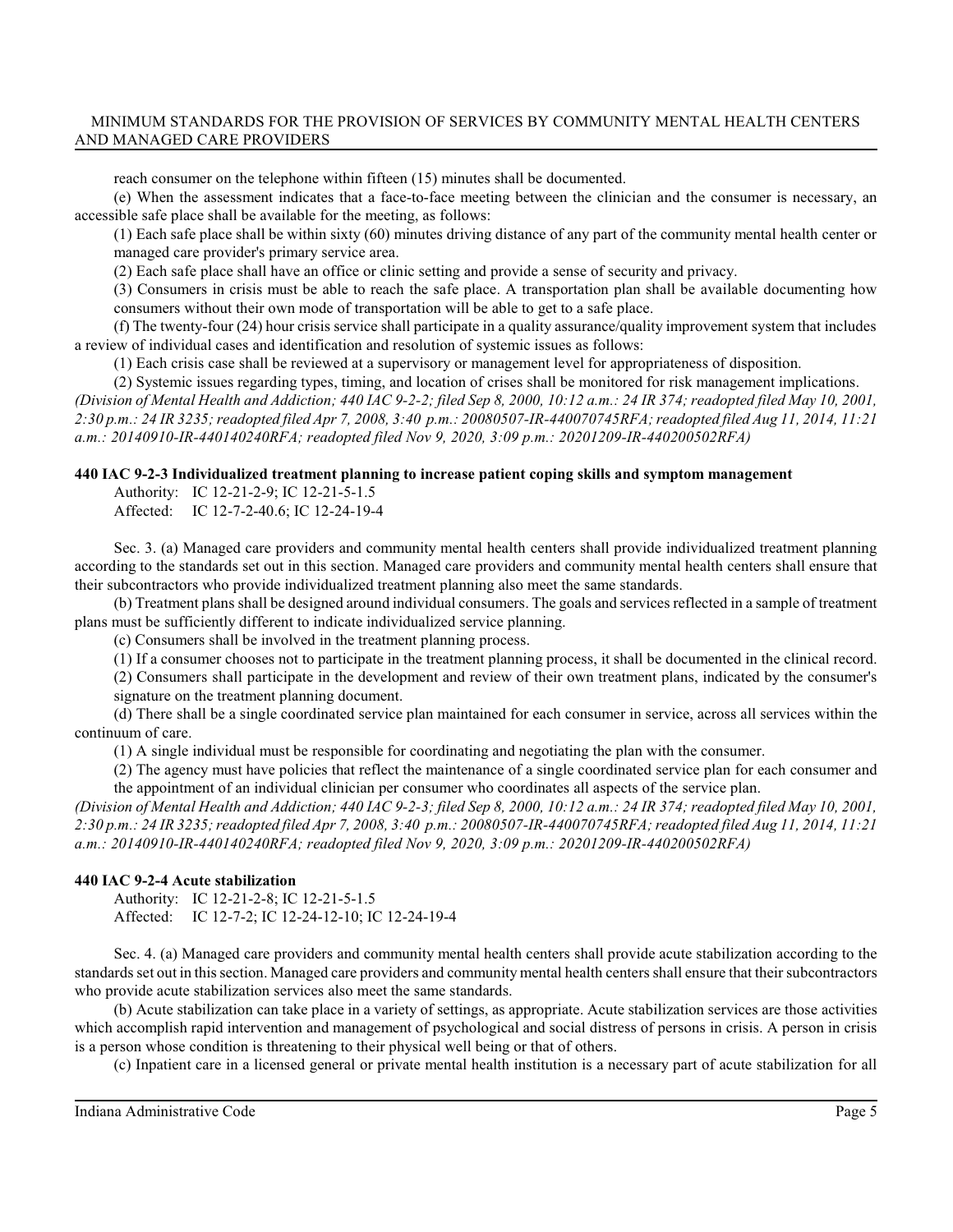populations.

(1) All managed care providers and community mental health centers shall either operate or contract with a licensed general or psychiatric hospital to provide inpatient care.

(2) The staff of the managed care provider or community mental health center shall be involved in the planning of treatment

for and the discharge of the consumer during the time the consumer is in inpatient care, to maintain continuity of care.

(3) The managed care provider or community mental health center shall assure that the consumer is able to obtain psychiatric inpatient care without regard to the ability to pay.

(d) All managed care providers for addictions treatment services and all community mental health centers shall have detoxification services available for individuals who are chronically addicted.

(1) Detoxification services are those activities provided for a person during withdrawal from alcohol and other drugs, under the supervision of a physician or clinical nurse specialist.

(2) All managed care providers for addictions treatment services and all community mental health centers shall either operate or contract with a provider of detoxification services.

(3) Detoxification services shall be included within the array ofservices and shall be available twenty-four (24) hours per day, seven (7) days per week.

(4) The staff of the managed care provider or community mental health center shall be involved in the treatment of the consumer during the time the consumer is in detoxification services to maintain continuity of care.

(e) All managed care providers and community mental health centers shall have a physician licensed in Indiana available for consultation to staff twenty-four (24) hours per day, seven (7) days per week.

(f) In addition to inpatient or detoxification, all managed care providers and all community mental health centers shall have the ability to provide crisis services in other appropriate settings.

(1) Crisis services must be protective and supportive, while being in as natural an environment as possible.

(2) When a consumer is in crisis, staff must be on site.

*(Division of Mental Health and Addiction; 440 IAC 9-2-4; filed Nov 30, 2001, 10:58 a.m.: 25 IR 1138; readopted filed Apr 7, 2008, 3:40 p.m.: 20080507-IR-440070745RFA; readopted filed Aug 11, 2014, 11:21 a.m.: 20140910-IR-440140240RFA; readopted filed Nov 9, 2020, 3:09 p.m.: 20201209-IR-440200502RFA)*

# **440 IAC 9-2-5 Day treatment for adults**

Authority: IC 12-21-2-8; IC 12-21-5-1.5 Affected: IC 12-7-2; IC 12-24-12-10; IC 12-24-19-4

Sec. 5. (a) Managed care providers and community mental health centers shall provide or arrange for the provision of day treatment according to the standards set out in this section. Managed care providers and community mental health centers shall ensure that their subcontractors who provide day treatment services also meet the same standards.

(b) Day treatment services provide a distinct and organized treatment program that offerslessthan twenty-four (24) hour daily care and furnishes a well defined, structured program of activities during the day, evening, or weekend for a specific consumer population, seriously mentally ill adults, and individuals who abuse substances.

(c) Day treatment shall be provided to individual consumers, as appropriate, according to the individual treatment plan, which is required to be developed for each consumer at section 3 of this rule:

(1) Clinical records shall reflect individualized schedules for participants.

(2) Schedules shall be individualized based upon a written care plan, based on an individualized assessment of needs.

(d) A day treatment program shall be based on a written, cohesive, and clearly stated philosophy and treatment orientation and must include the following items:

(1) For each population served, there must be a written statement of philosophy that is based on literature, research, and proven practice models for that population.

(2) The services must be consumer centered.

(3) The philosophy shall explicitly state a consideration of client preferences and informed choices.

(4) The stated philosophy shall be carried out in practice.

(e) The managed care provider or community mental health center shall provide, as a part of a day treatment program, or in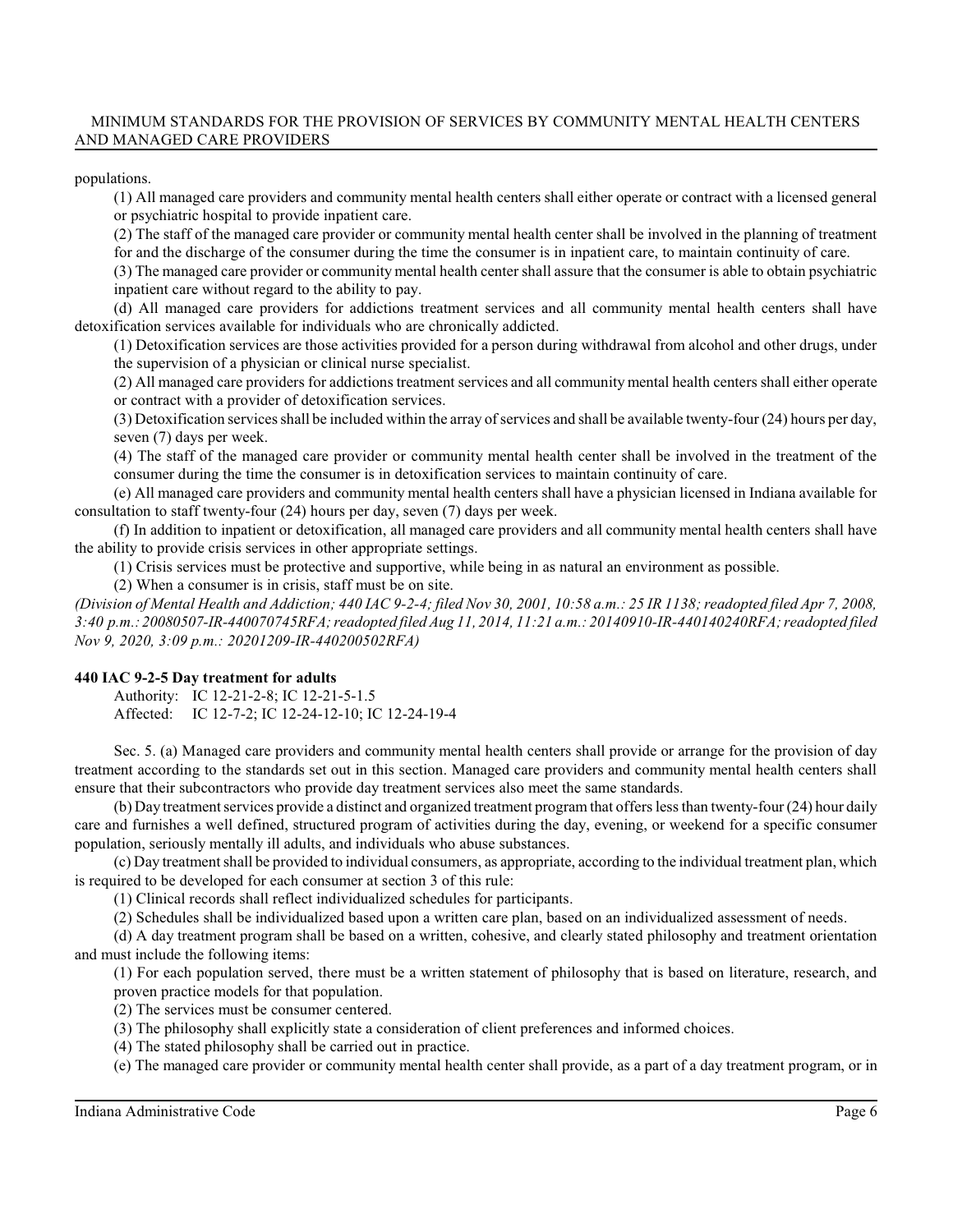other parts of the continuum, the following program units as a minimum:

(1) Treatment groups.

(2) Vocational services, which include a range of activities designed to assist an individual to realize the individual's fullest vocational potential by utilizing such activities as supported employment, vocational rehabilitation, job skills training, volunteer work, or clubhouse.

(3) Training for the consumer in self-management, including psycho-education and training in disease management.

(4) Training in activities of daily living.

(5) Community interaction programs.

(f) Day treatment programs shall provide programming at distinguishable levels of intensity. Intensity is a measure of the structure, pace of activity, and supervision or clinical intervention in a program.

 $(g)$  A day treatment program shall have the following as evidence of ongoing programming:

(1) Schedules of ongoing programming.

(2) Evidence of normal activities outside the facility in community settings.

(3) Service records or other evidence that individuals receive services of different intensity, according to their individual treatment plan.

*(Division of Mental Health and Addiction; 440 IAC 9-2-5; filed Nov 30, 2001, 10:58 a.m.: 25 IR 1138; readopted filed Apr 7, 2008, 3:40 p.m.: 20080507-IR-440070745RFA; readopted filed Aug 11, 2014, 11:21 a.m.:20140910-IR-440140240RFA; readopted filed Nov 9, 2020, 3:09 p.m.: 20201209-IR-440200502RFA)*

# **440 IAC 9-2-6 Services to prevent unnecessary and inappropriate treatment and hospitalization and the deprivation of a person's liberty**

Authority: IC 12-21-2-8; IC 12-21-5-1.5 Affected: IC 12-7-2; IC 12-24-12-10; IC 12-24-19-4; IC 12-26

Sec. 6. (a) Services to prevent unnecessary and inappropriate deprivation of a person's liberty include the following:

(1) Review of commitments and gatekeeping into and out of state-operated institutions.

(2) The range of community support program services and crisis service alternatives.

(3) Those administrative and supervisory functions that manage the care provided to make certain that each consumer receives appropriate care.

(b) A utilization management plan, which provides objective guidance that helps direct treatment, external to the clinician/consumer relationship, must be in place and include the following:

(1) The plan shall be an existing system that defines criteria for initiating a course of treatment, transition, and discharge.

- (2) The plan shall be objective, documented, and external to individual clinicians.
- (3) The plan shall cite published literature and research on which the system is based.

(4) Utilization management may consist of any of the following:

- (A) Prior authorization manuals or systems.
- (B) Evidence based treatment systems.

(C) Clinical pathways.

(D) American Society of Addiction Medicine criteria.

(E) Another system of linking need to care.

(5) A provider may contract for utilization management services.

(c) In addition to regular peer review, supervisor review, and treatment plan reviews, the provider shall have an ongoing process to evaluate the utilization of services.

(d) The utilization of services review shall include the following:

(1) The percentage of cases evaluated for each modality of treatment.

(2) The ongoing system of treatment evaluation.

(3) Samples of reports from the previous year's treatment review.

(e) The provider shall train staff on the use of the utilization management system and keep records regarding the training. *(Division of Mental Health and Addiction; 440 IAC 9-2-6; filed Nov 30, 2001, 10:58 a.m.: 25 IR 1139; readopted filed Apr 7, 2008,*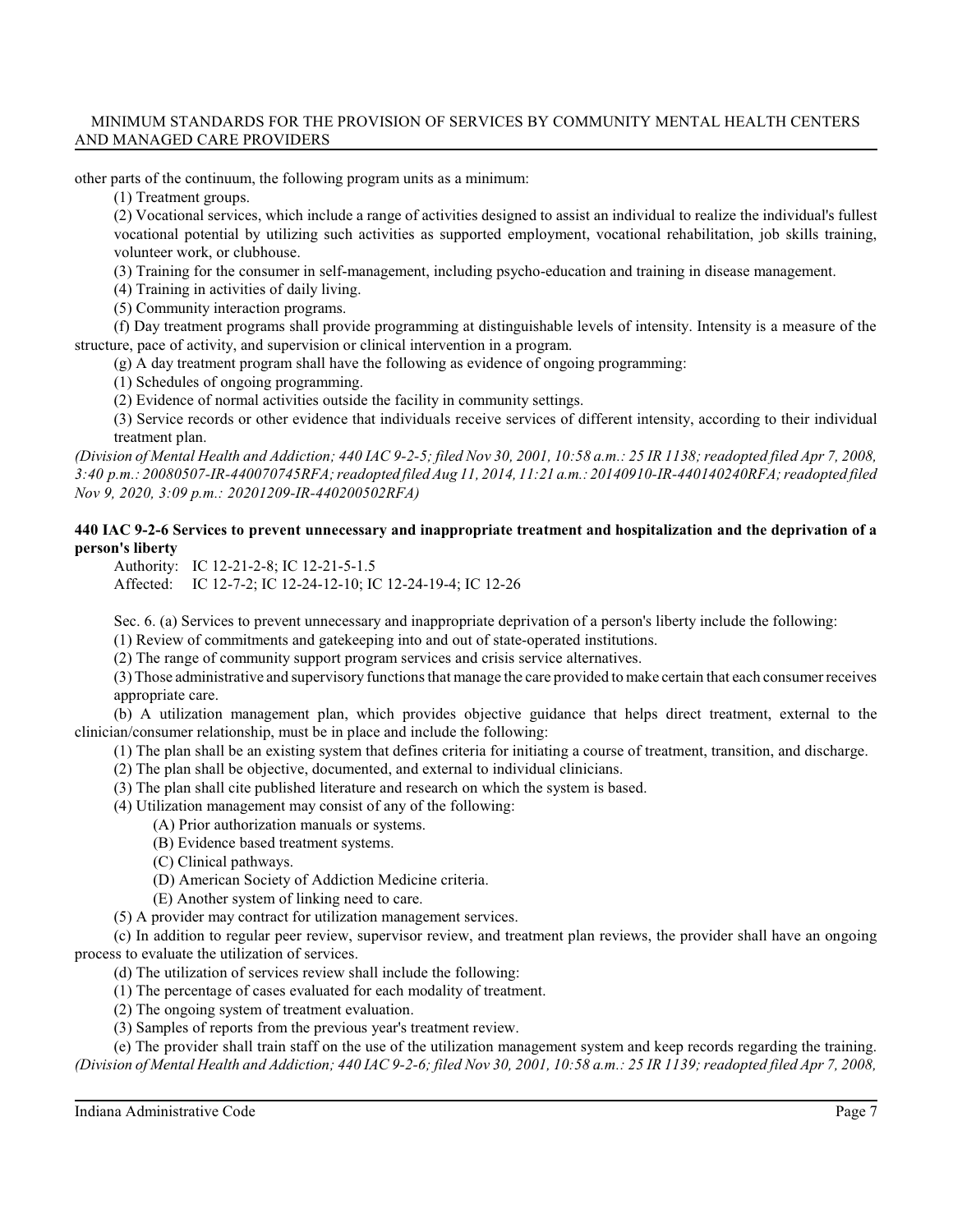*3:40 p.m.: 20080507-IR-440070745RFA; readopted filed Aug 11, 2014, 11:21 a.m.: 20140910-IR-440140240RFA; readopted filed Nov 9, 2020, 3:09 p.m.: 20201209-IR-440200502RFA)*

### **440 IAC 9-2-7 Residential services for adults with psychiatric disorders**

Authority: IC 12-21-2-8

Affected: IC 12-7-2-40.6; IC 12-21-5-1.5; IC 12-22-2; IC 12-24-19-4; IC 16-28-2

Sec. 7. (a) Managed care providers and community mental health centers shall provide residential services according to the standards set out in this section. Managed care providers and community mental health centers shall ensure that their subcontractors who provide residential services also meet the same standards.

(b) Residential services for adults with psychiatric disorders can take place in a variety of settings, as appropriate for the individual consumer.

(c) Residential services that are a part of the continuum of care must be provided in a variety of settings, including at least two (2) of the following types of settings:

(1) Supervised group living facility.

(2) Transitional residential facility.

(3) Subacute stabilization facility.

(4) Semi-independent living facility.

(5) Alternative family for adults program.

(d) Residential services for adults with psychiatric disorders must be based on a written, cohesive, and clearly stated philosophy and treatment orientation and must include the following standards:

(1) There must be evidence that the philosophy is based on literature, research, and proven practice models.

(2) The services must be client centered.

(3) The services must consider client preferences and choices.

(4) There must be a stated commitment to quality services.

(5) The residents must have a safe and drug free environment.

(6) The individual environment must be as homelike as possible.

(e) The services must provide flexible alternatives with a wide variety of levels of supervision, support, and treatment as follows:

(1) The treatment services must be carried out in residences that meet all life safety requirements and are licensed or certified as appropriate.

(2) Service flexibility must allow movement toward the least restrictive environment but allow increases in intensity during relapses or cycles of relapse.

(3) The services must provide the ability to maintain residents at any level of supervision and support as required by the consumer's need. If a consumer's need exceeds the typical length of stay, services may not be terminated without just cause. (4) The services must provide continuous or reasonably incremental steps between levels.

(5) A consumer can graduate from residential services, but cannot be terminated because of a need for more supervision, care, or direction without the agency continuing to assertively provide adequate, safe, and continuing treatment unless the resident is transferred to another entity with continuing treatment provided to the resident by that entity.

(f) Residential services shall include specific functions that shall be made available to consumers based upon the individual treatment plan. These functions include the following:

(1) Provision of transportation or access to public transportation in accordance with the treatment plan.

(2) A treatment plan partially based on a functional assessment of each resident's daily living, socialization, and coping skills that is based on structured evaluation and observation of behavior.

(3) Provision of services focused on assisting a resident's move to an independent setting.

(4) Respite residential services, a very short term residential care (less than two (2) weeks), to provide either relief for a caregiver or transition during a stressful situation.

(5) Crisis services, including more intensive services within twenty-four (24) hours after problem identification.

(g) Residents, as determined by their individual treatment plan, must receive a combination of the following services: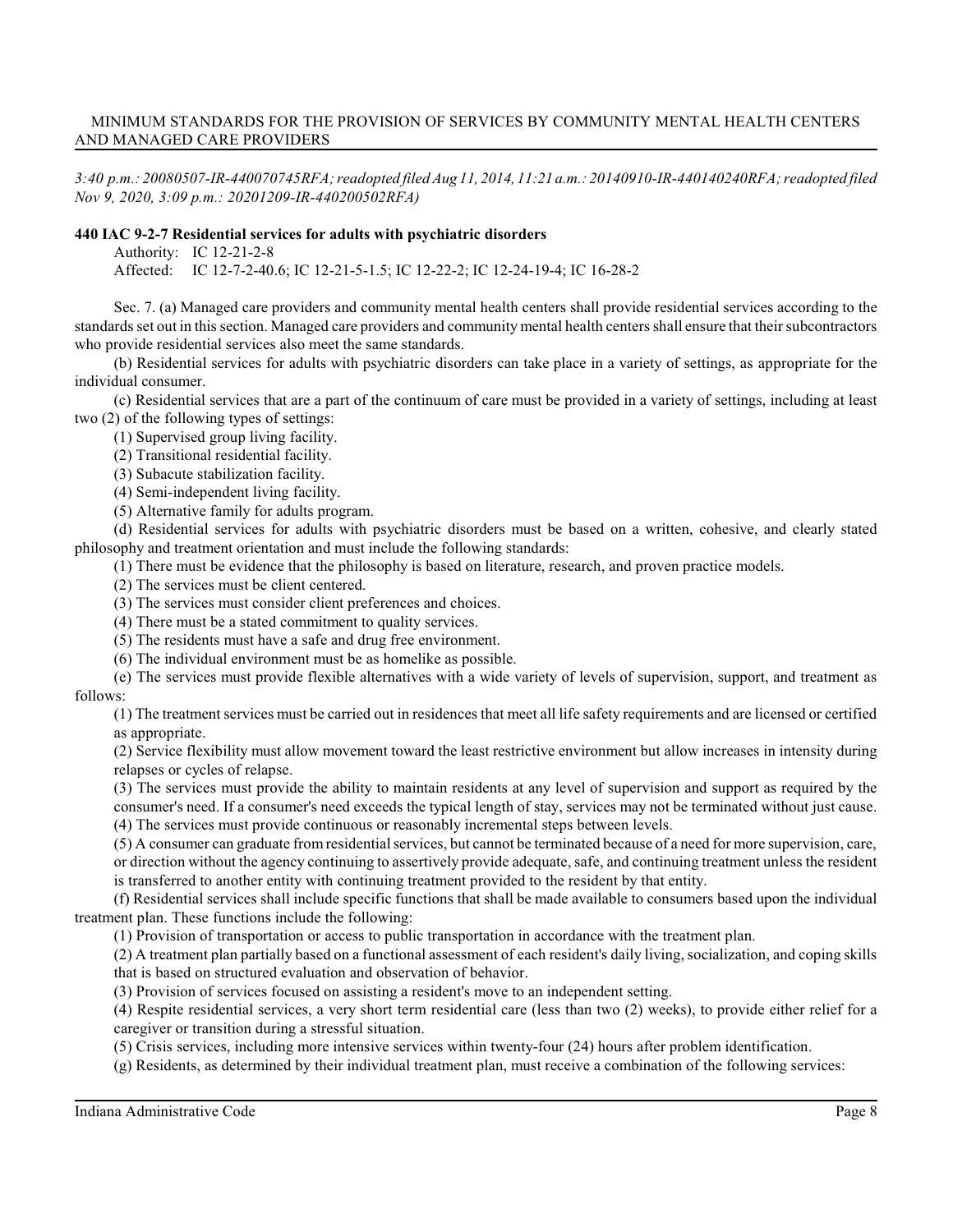- (1) Day treatment, that may include the following:
	- (A) Intensive outpatient.
	- (B) Social, recreational, and support activities.
	- (C) Other models of intervention.
- (2) Habilitation and rehabilitation services that may include the following:
	- (A) Daily living skills development.
	- (B) Parenting skills development.
	- (C) Social and recreational activities.
	- (D) Public involvement and education.
	- (E) Community reintegration.
- (3) Vocational services that may include the following:
	- (A) Supported employment.
	- (B) Volunteering.
	- (C) Vocational rehabilitation services.
	- (D) Competitive employment.
	- (E) Job training.

(4) Appropriate educational services must be available in as normal a setting as possible.

(5) Mental health treatment, that may include the following:

- (A) Group therapy.
- (B) Individual counseling or psychotherapy.
- (C) Medication therapy.

(h) Family involvement must be offered to the resident as part of the service unless it is refused by the resident as documented annually in the treatment plan.

(i) If the resident agrees to family participation and signs a release of information, the following requirements apply:

(1) The programshall solicit and consider input fromthe family or legal representative in the diagnosis and treatment planning process.

(2) Families or legal representatives shall be contacted when admitting residents and moving them between residences within the total service.

(3) Families or legal representatives shall be contacted quarterly regarding the resident's progress and situation.

(4) Families shall be encouraged to use appropriate family support services.

*(Division of Mental Health and Addiction; 440 IAC 9-2-7; filed Jul 8, 2002, 1:58 p.m.: 25 IR 3762; readopted filed Apr 7, 2008, 3:40 p.m.: 20080507-IR-440070745RFA; readopted filed Aug 11, 2014, 11:21 a.m.: 20140910-IR-440140240RFA;readopted filed Nov 9, 2020, 3:09 p.m.: 20201209-IR-440200502RFA)*

# **440 IAC 9-2-8 Residential services for adults with addictions**

Authority: IC 12-21-2-8; IC 12-21-5-1.5; IC 12-23-1-6 Affected: IC 12-7-2

Sec. 8. (a) Each managed care provider for addiction services and each community mental health center shall provide residential services according to the standards set out in this section. Managed care providers and community mental health centers shall ensure that their subcontractors who provide residential services also meet the same standards.

(b) Residential treatment services for adults with addictions can take place in a variety of settings, as appropriate for the individual consumer.

(c)Residential treatment services must be based on a written, cohesive, and clearlystated philosophy and treatment orientation and must include the following standards:

(1) There must be evidence that the philosophy is based on literature, research, and proven practice models.

- (2) The services must be client centered.
- (3) The services must consider client preferences and choices.
- (4) There must be a stated commitment to quality services.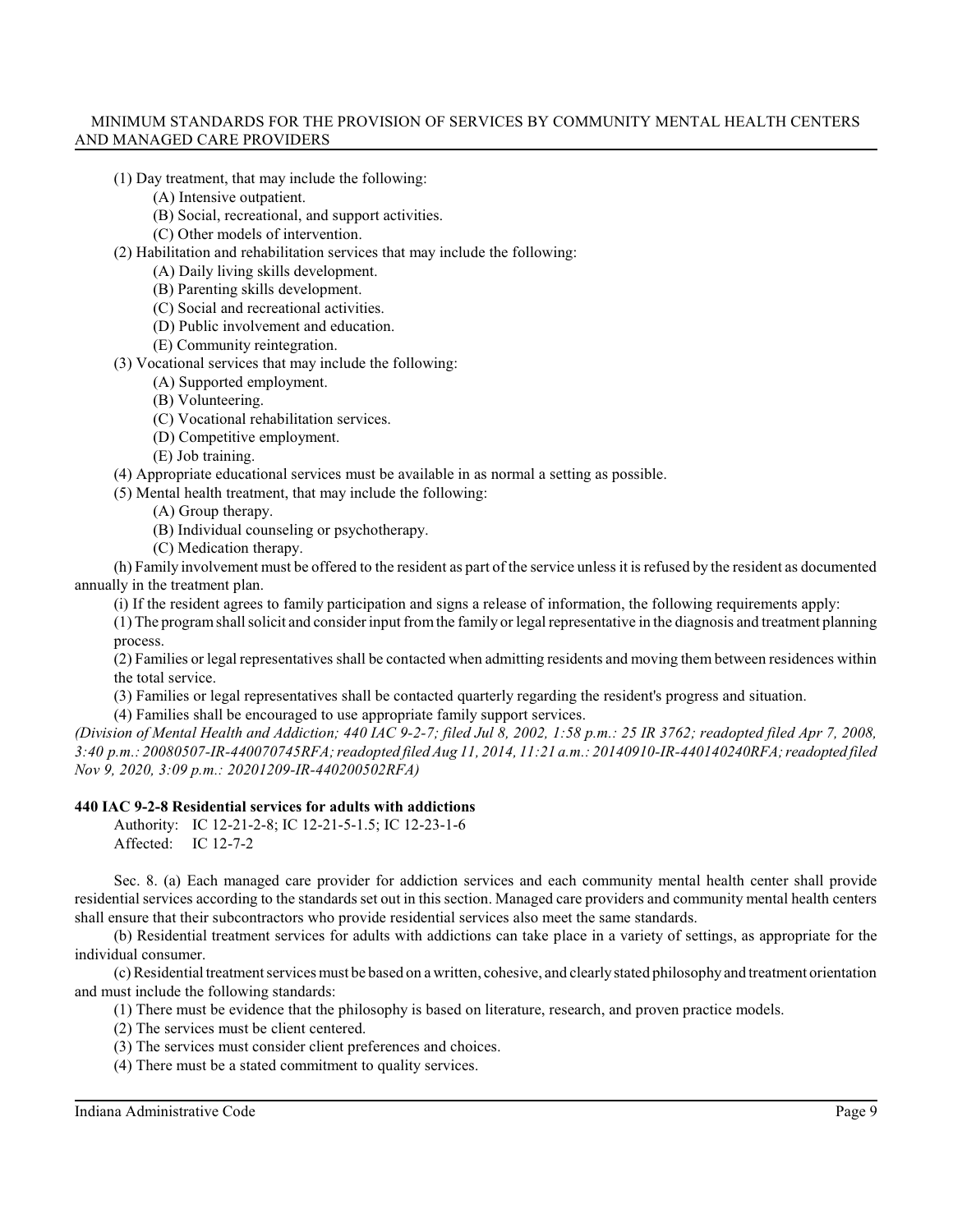(5) The residents must be provided a safe, alcohol free, and drug free environment.

(6) The individual environment must be as homelike as possible.

(7) The services must provide transportation or ensure access to public transportation in accordance with the treatment plan.

(d) The services must provide flexible alternatives with a variety of levels of supervision, support, and treatment as follows:

(1) Service flexibility must allow movement toward the least restrictive environment but allow increases in intensity during relapses or cycles of relapse.

(2) The residential services must provide continuous or reasonably incremental steps between levels.

(3) An agency cannot terminate a consumer from all services because of a need for more supervision, care, or direction without the agency making a good faith effort to continue to provide adequate, safe, and continuing treatment unless the resident is transferred to another entity with continuing treatment provided to the resident by that entity.

(e) The treatment services must be carried out in residences that meet all life safety requirements and are licensed or certified as appropriate.

(f) Residential services shall include specific functions that shall be made available to consumers based upon the individual treatment plan. These functions include the following:

(1) A treatment plan partially based on a functional assessment of each resident's daily living, socialization, and coping skills that is based on structured evaluation and observation of behavior.

(2) Crisis services, including access to more intensive services, including detoxification, within twenty-four (24) hours of problem identification.

(3) Case management services, including access to medical services, for the duration of treatment, provided by a case manager or primary therapist.

(g) A consumer of residential treatment services must have access to psychiatric or addictions treatment as needed, including the following:

(1) Day treatment that may include the following:

(A) Daily living skills development.

- (B) Social, recreational, and recovery support activities.
- (C) Parenting skills development.

(2) Vocational services, that may include the following:

(A) Supported employment.

- (B) Volunteering.
- (C) Vocational rehabilitation services.
- (D) Competitive employment.
- (E) Job training.

(3) Appropriate educational services must be available in as normal a setting as possible.

(4) Psychiatric or addiction treatment, that may include the following:

- (A) Group therapy.
- (B) Individual counseling.

(C) Medication evaluation and monitoring.

(h) Family involvement must be offered to the resident as part of the service unless it is refused by the resident.

(i) If the resident agrees to family participation and signs a release of information, the following requirements apply:

(1) The programmust solicit and consider input fromthe family or legal representative in the diagnosis and treatment planning process.

(2) Families or legal representativesshall be contacted when admitting residents and moving them between residences within the total service.

(3) Families or legal representatives shall be contacted quarterly regarding the resident's progress and situation.

(4) Families shall be encouraged to use appropriate family support services.

*(Division of Mental Health and Addiction; 440 IAC 9-2-8; filed Jul 8, 2002, 1:58 p.m.: 25 IR 3763; readopted filed Apr 7, 2008, 3:40 p.m.: 20080507-IR-440070745RFA; readopted filed Aug 11, 2014, 11:21 a.m.: 20140910-IR-440140240RFA; readopted filed Nov 9, 2020, 3:09 p.m.: 20201209-IR-440200502RFA)*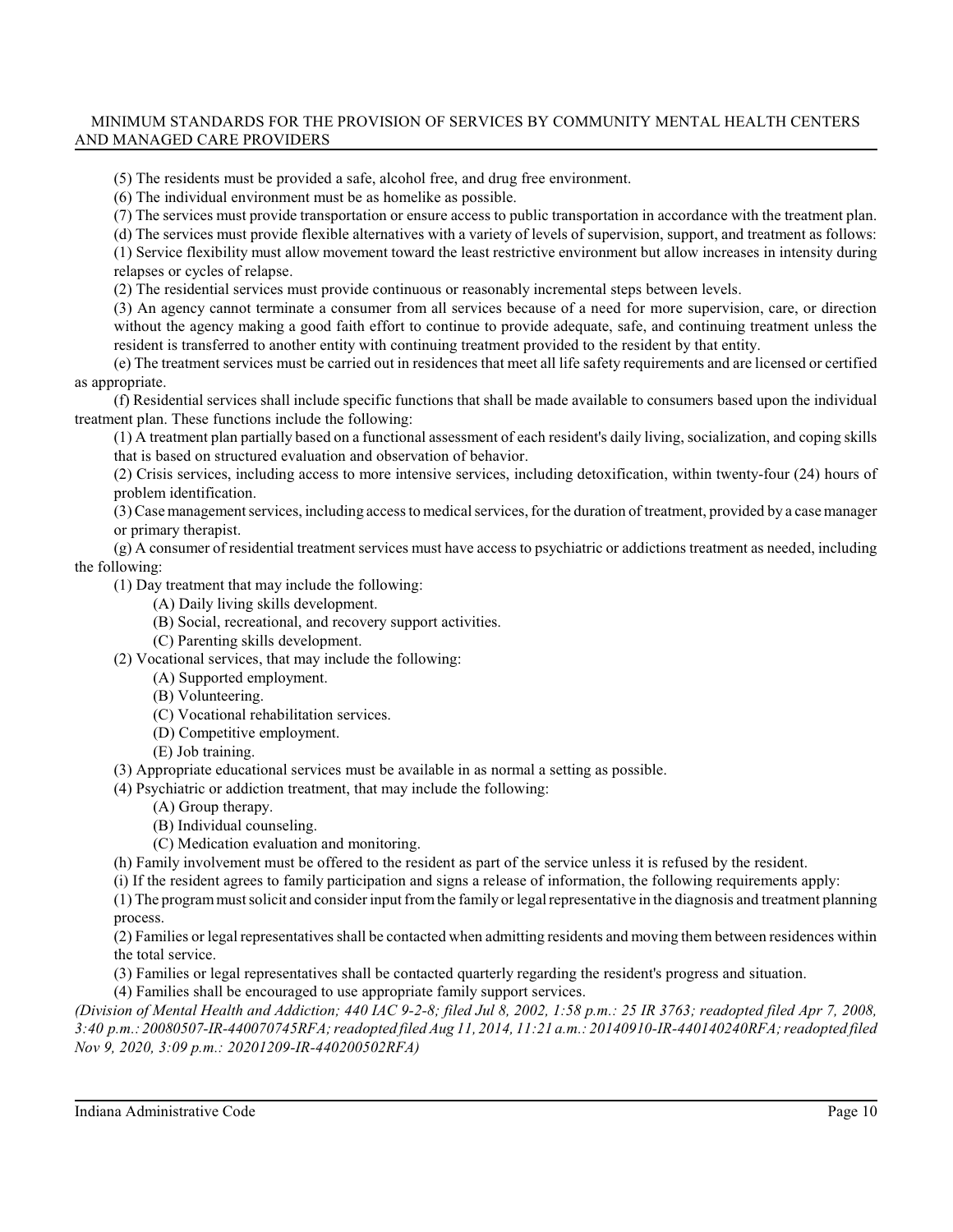#### **440 IAC 9-2-9 Residential services for seriously emotionally disturbed or addicted children**

Authority: IC 12-21-2-8

Affected: IC 12-7-2; IC 12-21-5-1.5; IC 12-22-2; IC 31-34

Sec. 9. (a) Each managed care provider for seriously emotionally disturbed children, managed care provider for addiction services, and community mental health center shall provide residential services for seriously emotionally disturbed or addicted children according to the standards set out in this section. Managed care providers and community mental health centers shall ensure that their subcontractors who provide residential services also meet the same standards.

(b) Residential services for children consist of treatment services for children in out of home placements.

(c) The treatment services must be based on a written, cohesive, and clearly stated philosophy and treatment orientation that is based on literature, research, and proven practice models.

(d) Residential services for children under this rule do not include the following:

(1) Room and board.

(2) In loco parentis supervision.

(3) Education.

(4) Developmental services and vocational training.

(5) Medical and dental care.

(6) Nontherapeutic activities.

(e) The treatment services must have the following characteristics:

(1) Family centered philosophy.

(2) Family preferences and choices must be considered.

(3) A stated commitment to quality services.

(f) Treatment services must consist of a continuum of alternatives providing a wide variety of levels of supervision, support, and treatment as follows:

(1) Service flexibilitymust allow movement toward the least restrictive environment but increases in intensity during periods of crisis or instability.

(2) The treatment services must provide continuous or reasonably incremental steps between levels.

(3) A child can graduate from the program if that is addressed in the treatment plan. A child cannot be terminated because of a need for more supervision, care, or direction without the agency continuing to provide adequate, safe, and continuing treatment, unless the child is transferred to another entity with continuing treatment provided to the child by that entity.

(g) Treatment services must be carried out in residences and facilities that are licensed, certified, or operated by the state.

(h) The following specific functions must be evident in a residential treatment program:

(1) A diagnosis and assessment capability that allows for observation of daily living skills and socialization skills in an out of home setting.

(2) Transitional services that are aimed specifically at assisting a resident's first move to an adult setting.

(3) Respite care, short term care provided in an out of home setting (for less than two (2) weeks), to provide either relief for a caregiver or transition during a stressful situation.

(4) Within twenty-four (24) hours of problem recognition, emergency care, for which the provider must have the ability to place and care for children in an emergency situation in a setting other than inpatient, if inpatient services are not appropriate. (5) Access to more intensive residential services and ultimately to inpatient services within twenty-four (24) hours when in crisis.

(6) Case management services for each child requiring residential treatment by a case manager or primary therapist who can follow them throughout the program.

(i) Children receiving children's residential treatment services must have access to psychiatric or addictions treatment, as determined by the individual treatment plan, that may include the following:

(1) Group therapy.

(2) Individual counseling or psychotherapy.

(3) Medication therapy.

(j) All agencies underthisrule shall provide the following familypreservation/reintegration services unless precluded by court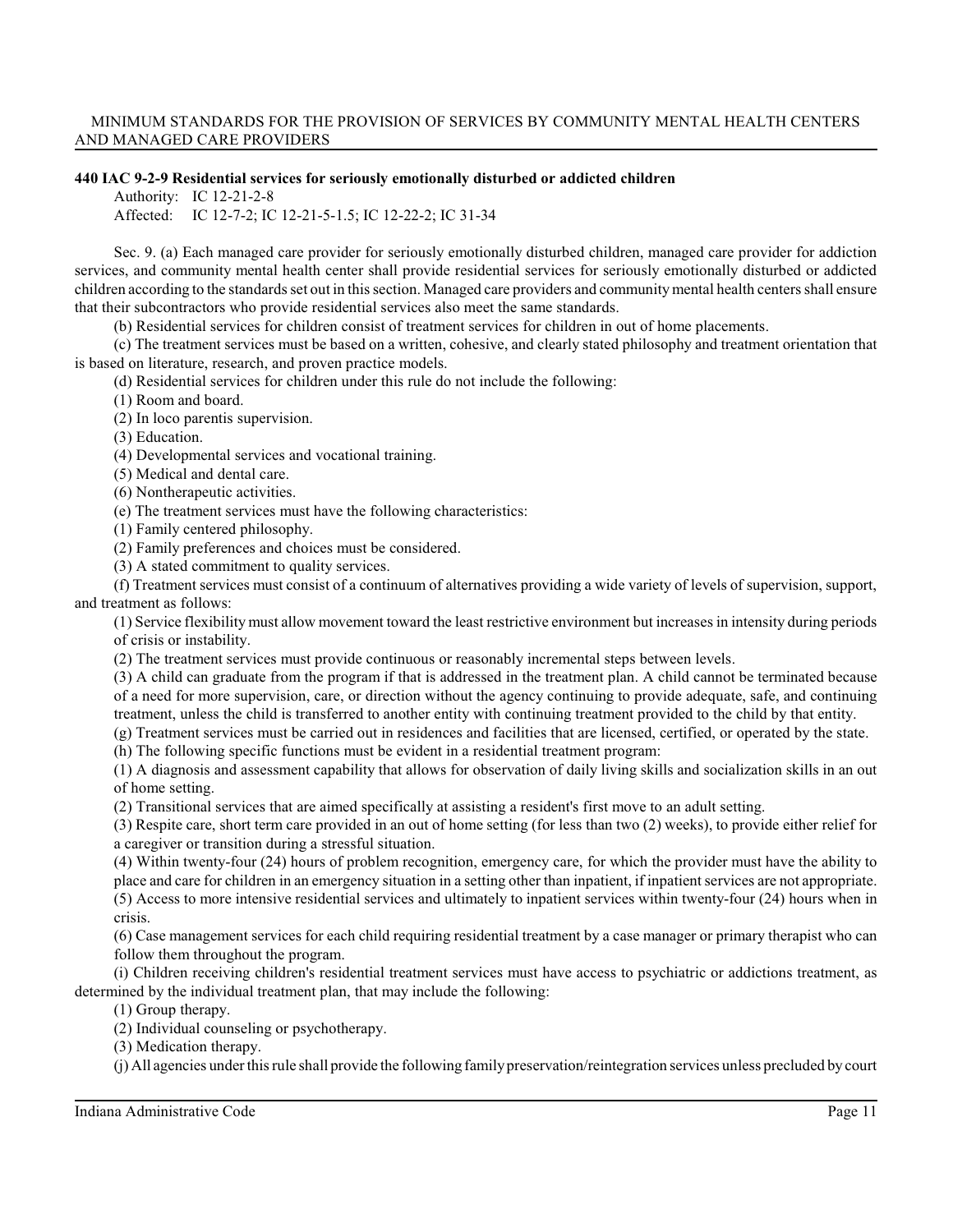order under IC 31-34:

(1) The family of any child in an out of home placement shall be provided counseling and related services to prepare for the eventual return of the child.

(2) Family input and advice shall be considered in the diagnosis, treatment planning, and discharge planning process.

(3) Families shall be contacted before admitting residents and before moving them between residences within the total program.

(4) Families shall be contacted at least monthly regarding the progress and situation of the resident.

(5) Families shall be encouraged to use appropriate family support services.

(k) A treatment program of mental health or addiction services for children shall do the following:

(1) Include liaison with the school system.

(2) Ensure that education is represented on the treatment team.

(l) All providers of mental health or addiction services for children shall cooperate with local entities which have jurisdiction over the individual child. *(Division of Mental Health and Addiction; 440 IAC 9-2-9; filed Jul 8, 2002, 1:58 p.m.: 25 IR 3764; readopted filed Apr 7, 2008, 3:40 p.m.: 20080507-IR-440070745RFA; readopted filed Aug 11, 2014, 11:21 a.m.: 20140910-IR-440140240RFA; readopted filed Nov 9, 2020, 3:09 p.m.: 20201209-IR-440200502RFA)*

#### **440 IAC 9-2-10 Case management**

Authority: IC 12-21-2-8; IC 12-21-5-1.5

Affected: IC 12-7-2; IC 12-24-12-10; IC 12-24-19-4

Sec. 10. (a) Managed care providers and community mental health centers shall provide case management according to the standards set out in this section. Managed care providers and community mental health centers shall ensure that their subcontractors who provide case management services also meet the same standards.

(b) Case management services are goal oriented activities that assist consumers by locating, coordinating, and monitoring necessary care and services that are appropriate and accessible to the individual and family.

(c) Case management services shall be based on the abilities, needs, resources, and desires of each consumer, as documented in the individualized treatment plan as follows:

(1) Individualized treatment plans reflect periodic assessment and level of case management and other mental health services appropriate for the consumer based on current level of functioning and history.

(2) The level of case management depends on the functioning level of the consumer, the consumer's preferences, and response to treatment as documented in the individualized treatment plan and clinical notes.

(d) Case management services are provided by staff members who have demonstrated competency in cultural and ethnic issues and in the specific services they are providing*.*

(e) Supportive and intensive case management services shall be available in all primary service areas served by a managed care provider or community mental health center. Services are delivered in the least restrictive, most natural environment that is appropriate for the individual's needs as follows:

(1) Delivery of different levels of intensity of case management services to individual consumers shall be evidenced in all geographic areas served by the provider.

(2) Supportive case management coordinates services and facilitates the delivery of services. Supportive case management includes the following services:

(A) Service delivery facilitation includes helping individuals make and keep appointments, accompanying individuals to appointments as needed, arranging mental health, addiction, medical, and rehabilitation services.

(B) Advocacy and referral includes helping individuals access entitlement and other services, for example, Medicaid, housing, food stamps, educational services, recovery groups, and vocational services.

(C) Assistance in the use of financial resources.

(D) Monitoring and coordination of care includes monitoring and coordination of care with other involved systems, such as the court system, medical care, schools, or the local office of the division of family and children.

(3) Intensive case management assists consumers with persistent mental illness, chronic addiction, or seriously emotionally disturbed children and families who have a need for more frequent or more intensive services, or both, including persons who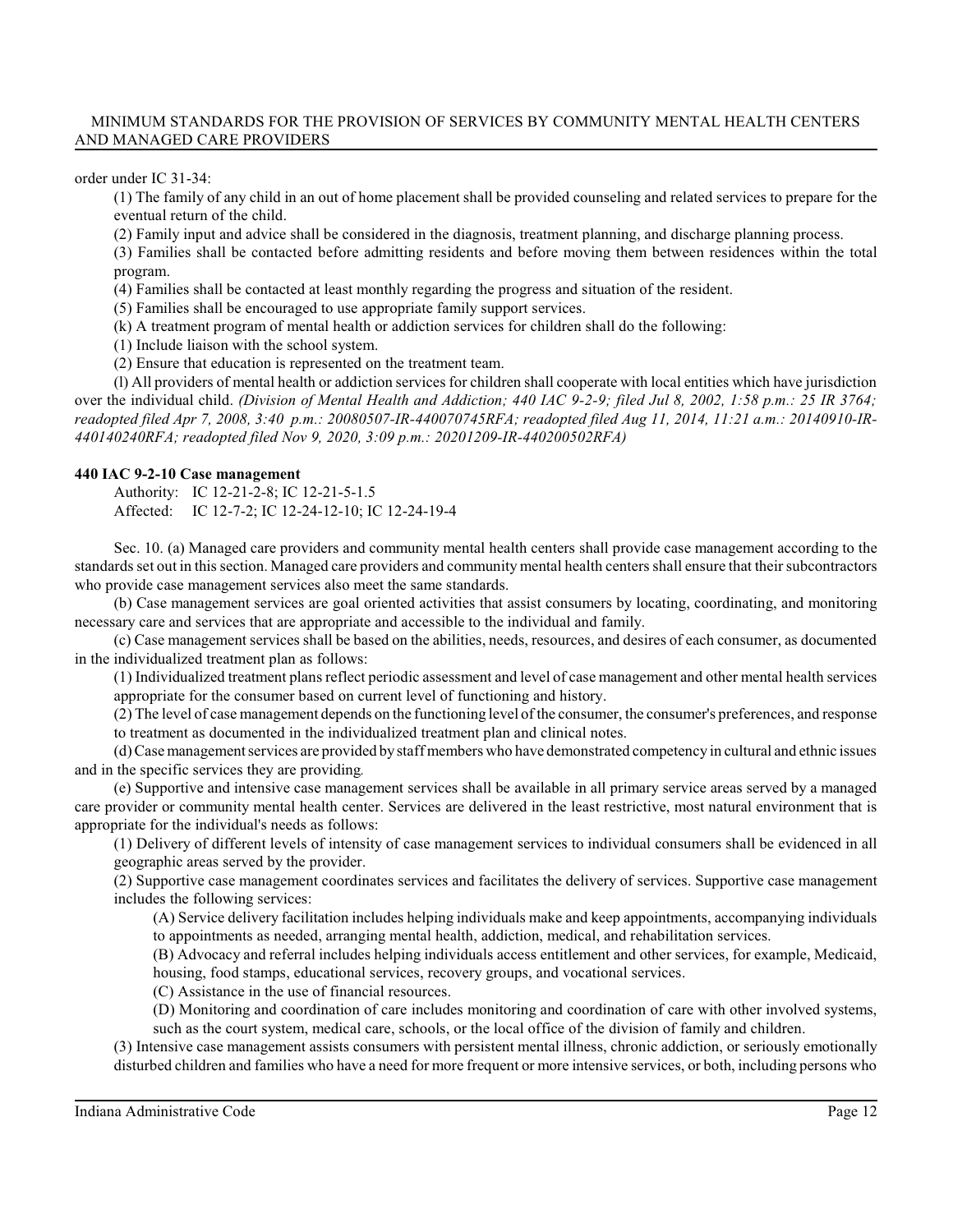have not been successfully engaged in outpatient services. Programs have appropriate client-staff ratios that meet the individual needs of the consumers. Services are not time limited. Intensive case management includes the assurance that the following services are provided:

(A) Outreach to engage clients.

(B) Provision of crisis intervention and stabilization.

(C) Assisting individuals through ongoing support.

(D) Training and assistance in use of community resources.

(E) Training in activities of daily living and coping skills, such as self-care and daily life management, or problemsolving skills, and direction toward eliminating psychosocial barriers. These skills are developed through structured interventions for the attainment of goals identified in the individualized treatment plan.

(F) Assisting in developing community and family supports.

(G) For seriously emotionally disturbed children, training parents to cope more effectively with their child's behavior.

- (H) With the consent of the consumer, training the family to cope more effectively with an adult consumer's illness.
- (I) Medication education and monitoring.

(f) Additional case management requirements for specific populations are as follows:

(1) Adults with serious mental illness as follows:

(A) Intensive case management shall be provided for adults with severe and persistent mental illness who have a need for more frequent or intensive services, including persons who have not been engaged successfully in treatment services. Eligible recipients shall include individuals with a diagnosable mental illness that impairs functions in two (2) or more life domains, such asself-care, social functioning, activities of daily living, economic self-sufficiency, selfdirection, and concentration.

(B) Eligible subpopulationsinclude heavy users of crisis and inpatient services, homeless individuals who are mentally ill, mentally ill substance abusers, forensic consumers, and persons with combined mental illness and developmental disabilities.

(2) Seriously emotionally disturbed or chemically dependent children, or both, as follows:

(A) Case management services shall be provided by staff who have demonstrated competency in child development, serious emotional disturbances and behavioral disorders, parenting-behavioral management, and the specific services they are providing.

(B) Case management shall be provided for children and their families with multiple needs, which have not been successfully resolved in traditional outpatient treatment services.

(C) Eligible recipients include children with diagnosable mental illnesses or chemical addictions that impair functions in one (1) or more life domains, such as life skills, school level of functioning, social functioning, and supports (family, school, and community). Eligible subpopulations include heavy users of crisis and inpatient services, children at-risk for out-of-home placement, children with combined mental illness and developmental disabilities, and seriously emotionally disturbed youth transitioning to adulthood.

(3) For adults who are chemically addicted, supportive and intensive case management services shall be available during the treatment episode. Services may include ongoing case management services following active treatment, and the case manager shall be involved in the development of an aftercare/relapse prevention plan.

*(Division of Mental Health and Addiction; 440 IAC 9-2-10; filed Jan 2, 2003, 10:12 a.m.: 26 IR 1940; readopted filed Apr 7, 2008, 3:40 p.m.: 20080507-IR-440070745RFA; readopted filed Aug 11, 2014, 11:21 a.m.: 20140910-IR-440140240RFA; readopted filed Nov 9, 2020, 3:09 p.m.: 20201209-IR-440200502RFA)*

# **440 IAC 9-2-11 Outpatient services**

Authority: IC 12-21-2-8; IC 12-21-5-1.5 Affected: IC 12-7-2; IC 12-23-12-1; IC 12-24-12-10; IC 12-24-19-4; 42 CFR 2

Sec. 11. (a) Managed care providers and community mental health centers shall provide or arrange for the provision of outpatient services according to the standards set out in this section. Managed care providers and community mental health centers shall ensure that their subcontractors who provide outpatient services also meet the same standards.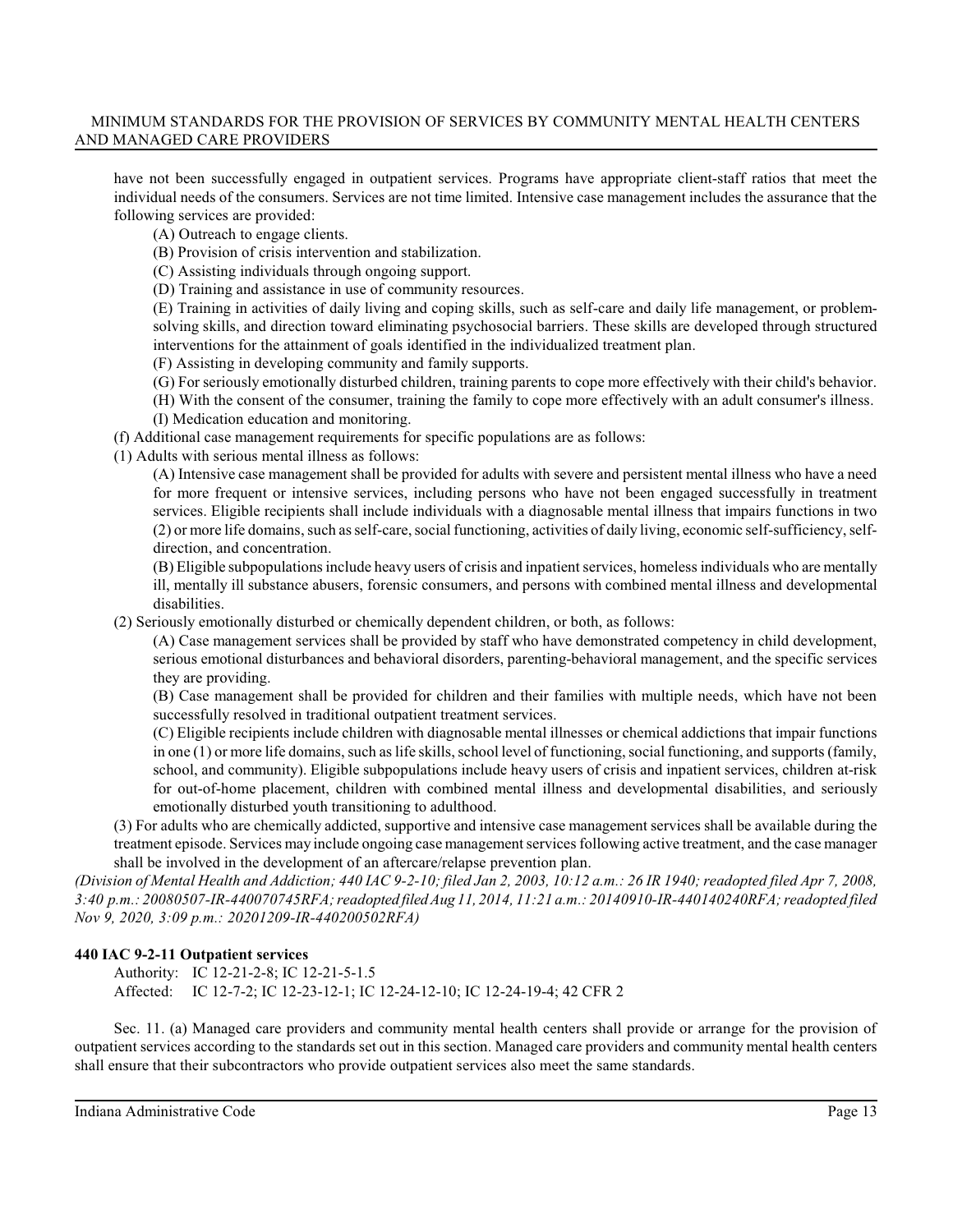(b) Outpatientservices include assessment and treatment (counseling and intensive outpatient services). These services provide a comprehensive, coordinated, and structured set of therapeutic interactions that may vary in the level of intensity, according to the level of functioning and treatment needs of the consumer.

(c) Each agency shall ensure accessibility of outpatient services. The agency shall have the following, at a minimum:

(1) Established office hours, including evening hours or weekend hours, or both.

(2) Outpatient services available within an hour's travel time throughout the agency's primary service area.

(3) Linkages to the other components of the continuum of care, including the following:

(A) Crisis intervention.

(B) Individualized treatment planning.

(C) Medication evaluation and monitoring.

(D) Case management.

(E) Day treatment.

(F) Acute stabilization.

(G) Residential services.

(H) Family support services.

(I) Services to prevent unnecessary and inappropriate treatment and hospitalization, including utilization review.

(d) Each agency shall develop a process to ensure appropriate access, consonant with each consumer's needs, to intake/screening and comprehensive assessment, leading to the development of the individualized treatment plan with the consumer, and appropriate treatment.

(e) Assessment and treatment services for seriously emotionally disturbed children shall include the family, foster family, or legal guardian in the assessment and treatment process.

(f) Assessment and treatment services for addicted children shall only include the family, foster family, or legal guardian in the assessment and treatment process if the minor consents to the notification and participation in accordance with IC 12-23-12-1 and 42 CFR 2.

(g) The type and intensity of services provided to an adult consumer shall be based upon the clinical judgment of competent staff and the consumer's preference of services and clinician.

(h) The agency shall set standards for clinicians providing outpatient assessment and treatment services that include required levels of training, experience, competencies, and clinical supervision.

(i) Outpatient treatment services shall consist of a combination of individual, group, and family therapeutic interventions that promote the achievement of the individual's treatment plan.

(j) Outpatient treatment services shall refer consumers with health or legal issues to appropriate medical or legal resources and assist to coordinate this care when appropriate.

(k) Outpatient addiction assessment shall include screening for co-occurring mental health problems and gambling disorders. If the assessment indicates that there is a co-occurring disorder, the agency shall provide appropriate treatment or referral for the consumer.

(l) Outpatient assessment forseriouslymentally ill adults and seriously emotionally disturbed children shall include screening for co-occurring substance abuse and gambling disorders. If the assessment indicates that there is a co-occurring disorder, the agency shall provide appropriate treatment or referral for the consumer.

(m) Intensive outpatient addiction treatment is a milieu of treatment with a combination of counseling and education activities consisting of sessions at least two (2) hours, three (3) days a week for a minimum of four (4) weeks.

(n) Intensive outpatient addiction treatment shall include a relapse prevention plan appropriate to the needs and preferences of the consumer. This plan may include aftercare treatment or case management. *(Division of Mental Health and Addiction; 440 IAC 9-2-11; filed Jan 2, 2003, 10:12 a.m.: 26 IR 1941; readopted filed Apr 7, 2008, 3:40 p.m.: 20080507-IR-440070745RFA; readopted filed Aug 11, 2014, 11:21 a.m.: 20140910-IR-440140240RFA; readopted filed Nov 9, 2020, 3:09 p.m.: 20201209-IR-440200502RFA)*

#### **440 IAC 9-2-12 Medication evaluation and monitoring**

Authority: IC 12-21-2-8; IC 12-21-5-1.5 Affected: IC 12-7-2; IC 12-24-12-10; IC 12-24-19-4; IC 12-26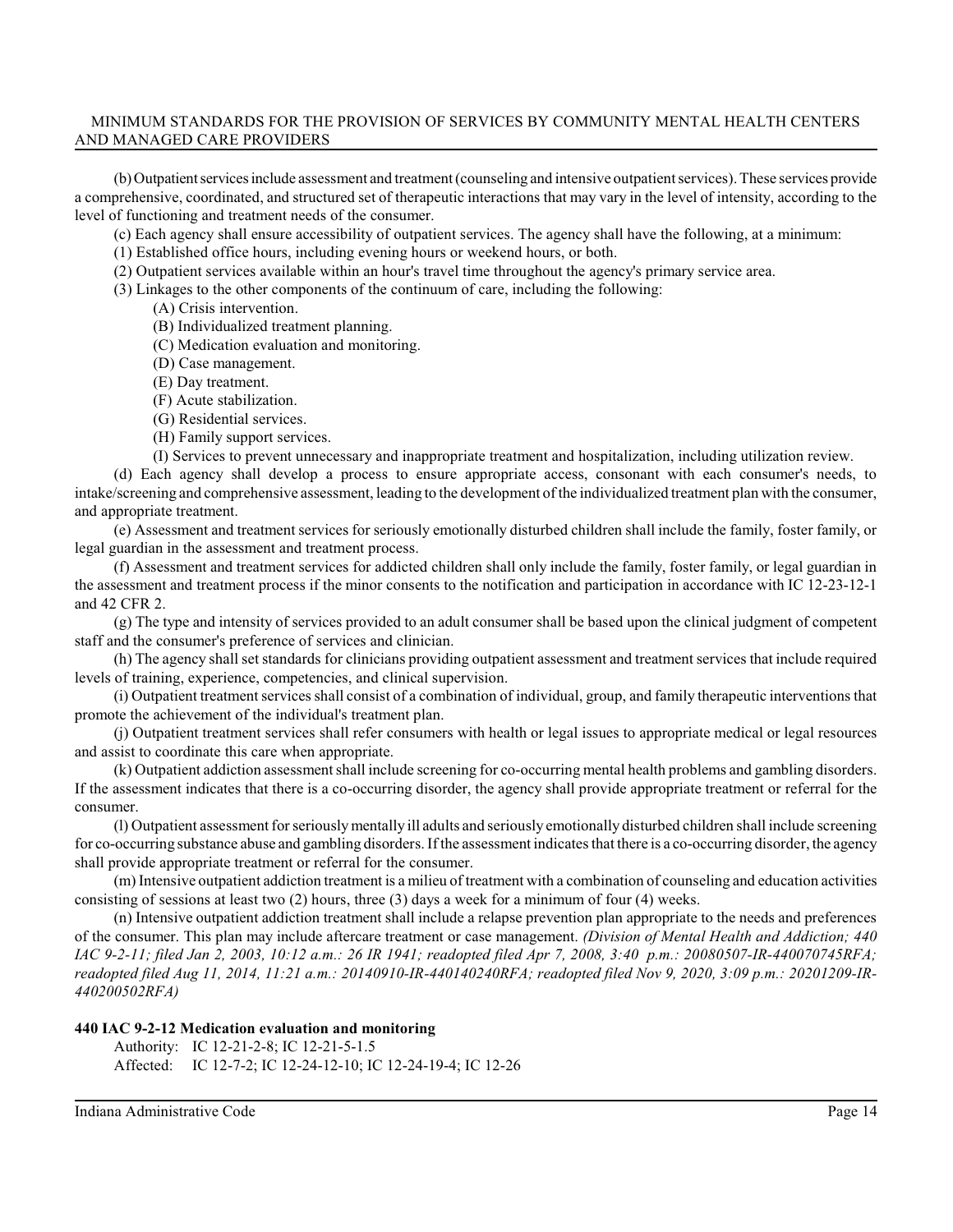Sec. 12. (a) Managed care providers and community mental health centers shall provide or arrange for the provision of medication evaluation and monitoring according to the standards set out in this section. Managed care providers and community mental health centers shall ensure that their subcontractors who provide medication evaluation and monitoring also meet the same standards.

(b) Medication evaluation and monitoring includes the following:

(1) Assessment of the need for medication.

(2) Prescription of medications by staff with license to prescribe medications.

(3) Dispensing or administration of prescribed medications.

(4) Monitoring of medications by qualified direct care staff.

(c) Goals ofservices, developed with the consumer, shall be directed toward maximizing consumer's functioning and reducing symptoms and side effects.

(d) Medication evaluation shall be planned and carried out by staff with license to prescribe medications.

(e) Medication evaluation assessments shall include the following:

(1) A comprehensive mental health or behavioral assessment, or both.

(2) A physical health screen with referral for physical examination when clinically indicated.

(3) The review of all drugs used, their effects, side effects, and contraindications, including interactions with over-the-counter drugs and other substances.

(4) Consideration of consumer preferences as evidenced by documentation.

(f) The agency shall provide education regarding prescribed medication, including the following:

(1) Education of the consumer and, with the consumer's consent, the consumer's family or legal representative regarding the targeted symptoms, medications prescribed, possible side effects, and interactions with over-the-counter drugs and other substances.

(2) Education of other agency direct care staff regarding psychotropic medications, possible side effects, and interactions with over-the-counter drugs and other substances.

(g) Each agency shall develop policies and proceduresregarding the administration, dispensing, and monitoring of prescribed medications.

(h) Medication monitoring shall include the following:

(1) Coordination with the primary health care provider based on the needs of the consumer.

(2) Observation, in the natural environment, of the consumer taking his or her medication if the need for compliance monitoring is indicated by the individual's level of functioning.

(i) Medication monitoring shall be provided by qualified staff, which may include case managers with training and demonstrated competence.

(j) Each agency shall have a plan to assist indigent consumers to access psychotropic medications.

(k) Documentation of assessments, prescriptions, administration, dispensing, and monitoring of medications shall:

(1) be legible and complete;

(2) identify target symptoms and measurable goals for medications;

(3) include notes reflecting progress toward goals; and

(4) note adverse reactions to medications.

*(Division of Mental Health and Addiction; 440 IAC 9-2-12; filed Jan 2, 2003, 10:12 a.m.: 26 IR 1942; readopted filed Apr 7, 2008, 3:40 p.m.: 20080507-IR-440070745RFA; readopted filed Aug 11, 2014, 11:21 a.m.: 20140910-IR-440140240RFA; readopted filed Nov 9, 2020, 3:09 p.m.: 20201209-IR-440200502RFA)*

# **440 IAC 9-2-13 Family support**

Authority: IC 12-21-2-8; IC 12-21-5-1.5 Affected: IC 12-7-2; IC 12-23-12-1; IC 12-24-12-10; IC 12-24-19-4

Sec. 13. (a) Managed care providers and community mental health centers shall provide family support services in accordance with the standards set out in this section.

(b) Opportunities for family involvement and support shall be identified during the initial assessment and reassessed during